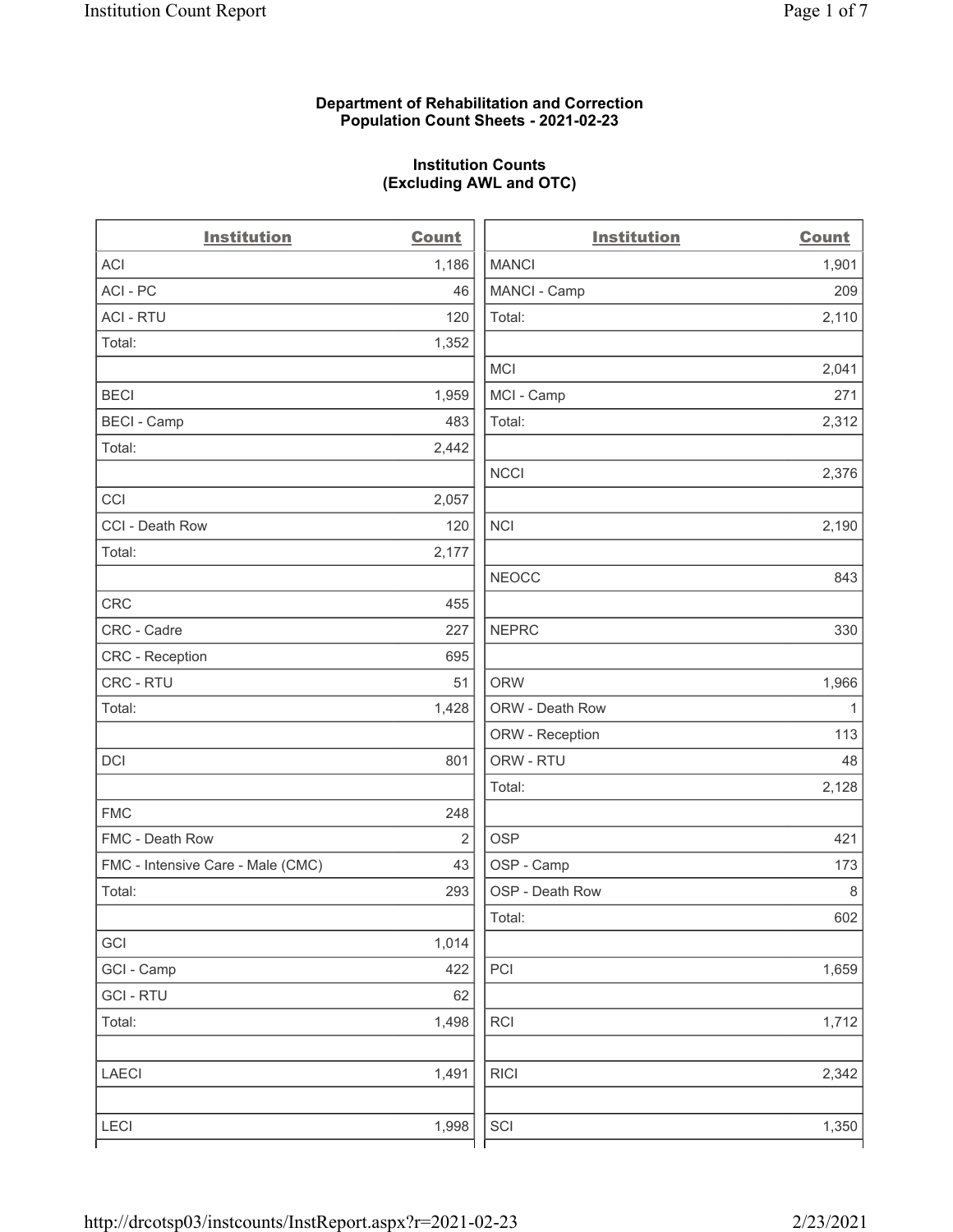|                          |       |                | <b>Total Population:</b> | 43,338 |
|--------------------------|-------|----------------|--------------------------|--------|
|                          |       |                |                          |        |
|                          |       | Total:         |                          | 1,157  |
|                          |       | <b>WCI-RTU</b> |                          | 30     |
|                          |       | <b>WCI</b>     |                          | 1,127  |
| Total:                   | 2,097 |                |                          |        |
| MACI - Minimum           | 1,151 | Total:         |                          | 814    |
| <b>MACI</b>              | 946   | TOCI - PC      |                          | 137    |
|                          |       | <b>TOCI</b>    |                          | 677    |
| Total:                   | 1,243 |                |                          |        |
| <b>LORCI - Reception</b> | 177   | Total:         |                          | 1,329  |
| <b>LORCI - Cadre</b>     | 207   | TCI - Camp     |                          | 316    |
| LORCI                    | 859   | <b>TCI</b>     |                          | 1,013  |
|                          |       |                |                          |        |
| LOCI                     | 1,931 | Total:         |                          | 1,155  |
|                          |       | SOCF - RTU     |                          | 2      |
| Total:                   | 2,176 | <b>SOCF</b>    |                          | 1,153  |
| LECI - Camp              | 178   |                |                          |        |

\* The Total Population includes 30 Offenders with Reason Codes 30 & 31. \*\* The Total Population includes 34 Offenders with Reason Code 0A.

# Male Population by Security Level (Include AWL and Exclude OTC)

| <b>Security Level</b>  |                   | <b>Body</b> | AWL          | $(-OTC)$ | <b>Total</b> |
|------------------------|-------------------|-------------|--------------|----------|--------------|
| <b>Total Level E</b>   |                   | 904         | 6            | 4        | 906          |
| Total Level 4          |                   | 1,303       | 5            | 4        | 1,304        |
| Total Level 3          |                   | 9,425       | 97           | 88       | 9,434        |
| Total Level 2          |                   | 14,756      | 112          | 88       | 14,780       |
| Total Level 1          |                   | 13,475      | 80           | 50       | 13,505       |
| <b>Total Death Row</b> |                   | 134         | $\mathbf{0}$ | 0        | 134          |
|                        | <b>Total Male</b> | 39,997      | 300          | 234      | 40,063       |

#### Female Population by Institution (Include AWL and Exclude OTC)

| <b>Institution</b> | <b>Body</b> | <b>AWL</b> | $(-OTC)$ | <b>Total</b> |
|--------------------|-------------|------------|----------|--------------|
| <b>DCI</b>         | 800         |            | 4        | 800          |
| <b>FMC</b>         |             | 0          |          |              |
| <b>NEPRC</b>       | 330         |            |          | 331          |
| <b>ORW</b>         | 1,966       | 15         |          | 1,974        |
| ORW - Death Row    |             | 0          |          |              |
|                    |             |            |          |              |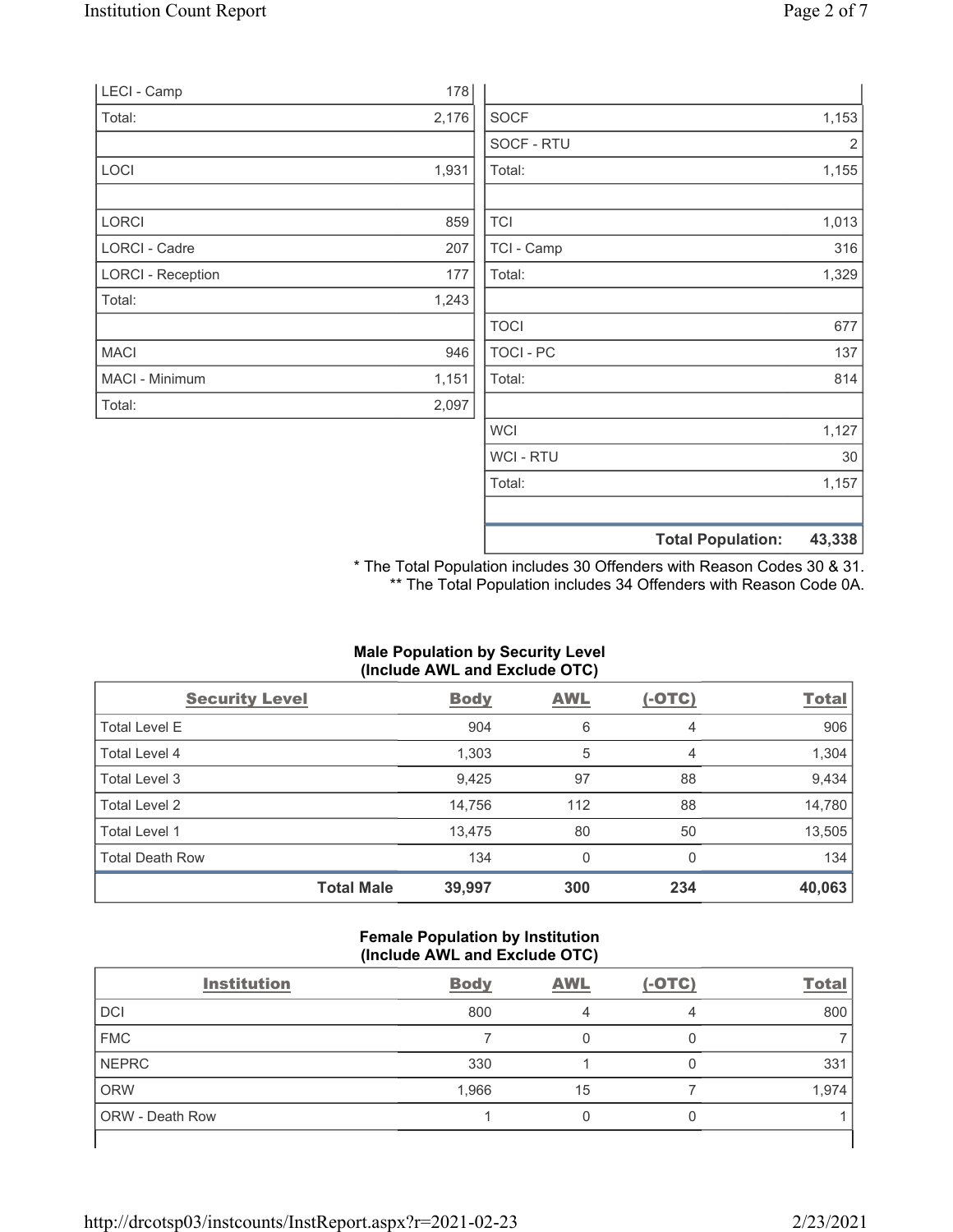| <b>ORW</b> - Reception |                          | 113    |     |     | 113    |
|------------------------|--------------------------|--------|-----|-----|--------|
| ORW - RTU              |                          | 48     |     |     | 48     |
|                        | <b>Total Female</b>      | 3,265  | 20  | 11  | 3,274  |
|                        |                          |        |     |     |        |
|                        | <b>Total Population:</b> | 43,262 | 320 | 245 | 43,337 |

# Male Population by Institution: Security Level 5 and E (Include AWL and Exclude OTC)

| <b>Institution</b> |                      | <b>Body</b>     | <b>AWL</b>          | $(-OTC)$            | <b>Total</b>   |
|--------------------|----------------------|-----------------|---------------------|---------------------|----------------|
| ${\sf CRC}$        |                      | 1               | $\boldsymbol{0}$    | $\boldsymbol{0}$    | 1              |
| CRC - Reception    |                      | 1               | $\mathbf 0$         | $\mathsf{O}\xspace$ | 1              |
| CRC - RTU          |                      | 5               | $\mathbf 0$         | $\boldsymbol{0}$    | $\mathbf 5$    |
| <b>FMC</b>         |                      | 1               | $\mathbf{1}$        | $\boldsymbol{0}$    | $\sqrt{2}$     |
| LECI               |                      | 16              | $\boldsymbol{0}$    | $\boldsymbol{0}$    | 16             |
| LORCI              |                      | 1               | $\mathbf 0$         | $\mathsf{O}\xspace$ | 1              |
| LORCI - Cadre      |                      | 1               | $\mathbf 0$         | $\mathsf{O}\xspace$ | $\mathbf{1}$   |
| <b>MACI</b>        |                      | 22              | $\mathbf 0$         | $\mathsf{O}\xspace$ | 22             |
| <b>MANCI</b>       |                      | 25              | $\mathbf 0$         | $\mathsf{O}\xspace$ | 25             |
| <b>NEOCC</b>       |                      | $10$            | $\mathbf 0$         | $\boldsymbol{0}$    | 10             |
| <b>OSP</b>         |                      | 172             | 1                   | 1                   | 172            |
| RCI                |                      | 18              | $\mathbf 0$         | $\mathsf{O}\xspace$ | 18             |
| <b>SOCF</b>        |                      | 518             | 4                   | 3                   | 519            |
| <b>TCI</b>         |                      | $\overline{2}$  | $\mathbf 0$         | $\mathsf{O}\xspace$ | $\overline{2}$ |
| <b>TOCI</b>        |                      | 102             | $\mathbf 0$         | $\mathsf{O}\xspace$ | 102            |
| TOCI - PC          |                      | 1               | $\mathbf 0$         | $\mathsf{O}\xspace$ | 1              |
| <b>WCI</b>         |                      | $\overline{2}$  | $\mathsf{O}\xspace$ | $\boldsymbol{0}$    | $\sqrt{2}$     |
| WCI - RTU          |                      | $6\phantom{1}6$ | $\mathbf 0$         | $\mathsf{O}\xspace$ | $6\,$          |
|                    | <b>Total Level 5</b> | 904             | $6\phantom{1}6$     | 4                   | 906            |

# Male Population by Institution: Security Level 4 (Include AWL and Exclude OTC)

| <b>Institution</b>                | <b>Body</b> | <b>AWL</b> | $(-OTC)$ | Total |
|-----------------------------------|-------------|------------|----------|-------|
| <b>ACI</b>                        |             |            |          |       |
| CRC                               |             |            |          |       |
| CRC - Reception                   |             |            |          |       |
| <b>CRC - RTU</b>                  | 11          |            |          |       |
| FMC - Intensive Care - Male (CMC) |             |            |          |       |
| <b>LORCI</b>                      |             |            |          |       |
| <b>LORCI - Reception</b>          |             |            |          |       |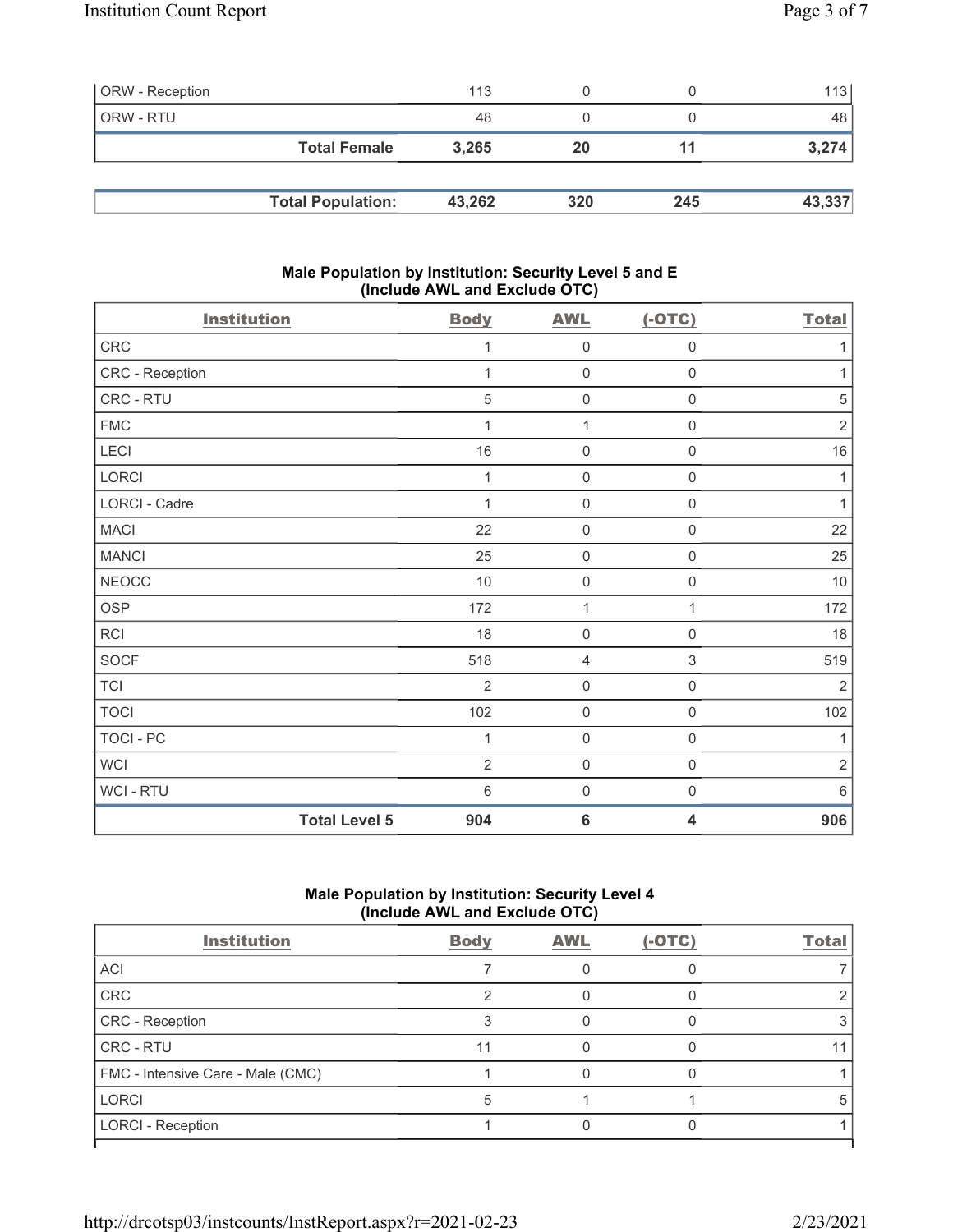| <b>MACI</b>      |                      | 14    |   | 15    |
|------------------|----------------------|-------|---|-------|
| <b>OSP</b>       |                      | 207   |   | 207   |
| <b>SOCF</b>      |                      | 521   |   | 521   |
| SOCF - RTU       |                      | 2     |   | 2     |
| <b>TOCI</b>      |                      | 508   |   | 508   |
| <b>TOCI - PC</b> |                      | 15    |   | 15    |
| <b>WCI</b>       |                      |       |   |       |
| <b>WCI-RTU</b>   |                      | 5     | U | 5     |
|                  | <b>Total Level 4</b> | 1,303 |   | 1,304 |

# Male Population by Institution: Security Level 3 (Include AWL and Exclude OTC)

| <b>Institution</b>       | <b>Body</b>  | <b>AWL</b>          | $(-OTC)$            | <b>Total</b> |
|--------------------------|--------------|---------------------|---------------------|--------------|
| <b>ACI</b>               | 17           | $\mathsf 0$         | $\mathsf{O}\xspace$ | 17           |
| ACI-PC                   | $\,8\,$      | $\mathsf{O}\xspace$ | $\mathbf 0$         | $\,8\,$      |
| <b>ACI - RTU</b>         | $\mathbf{1}$ | $\mathsf{O}\xspace$ | $\mathsf 0$         | $\mathbf{1}$ |
| <b>BECI</b>              | 20           | $\mathsf 0$         | $\mathsf{O}\xspace$ | 20           |
| CCI                      | 20           | $\mathsf{O}\xspace$ | $\mathsf{O}\xspace$ | 20           |
| CRC                      | 344          | $\boldsymbol{9}$    | $\mathsf g$         | 344          |
| CRC - Cadre              | 5            | $\mathsf{O}\xspace$ | $\mathsf{O}\xspace$ | $\sqrt{5}$   |
| CRC - Reception          | 598          | 13                  | 12                  | 599          |
| CRC - RTU                | 34           | $\mathsf 0$         | $\mathsf 0$         | 34           |
| <b>FMC</b>               | $\sqrt{5}$   | $\mathsf{O}\xspace$ | $\mathsf{O}\xspace$ | $\sqrt{5}$   |
| GCI                      | $\,6$        | $\mathsf 0$         | $\mathsf{O}\xspace$ | $\,6\,$      |
| LAECI                    | 34           | $\mathbf{1}$        | $\mathbf{1}$        | 34           |
| LECI                     | 1,213        | $\sqrt{2}$          | $\mathbf{1}$        | 1,214        |
| LOCI                     | 20           | $\mathsf 0$         | $\mathsf 0$         | 20           |
| LORCI                    | 350          | 30                  | 30                  | 350          |
| LORCI - Cadre            | 87           | $\mathsf 0$         | $\mathsf{O}\xspace$ | 87           |
| <b>LORCI - Reception</b> | 40           | $\sqrt{2}$          | $\overline{2}$      | 40           |
| <b>MACI</b>              | 757          | $\overline{7}$      | $\overline{7}$      | 757          |
| <b>MANCI</b>             | 1,587        | 14                  | 14                  | 1,587        |
| MCI                      | 26           | $\mathsf{O}\xspace$ | $\mathsf{O}\xspace$ | 26           |
| NCCI                     | 39           | $\mathsf{O}\xspace$ | $\mathsf{O}\xspace$ | 39           |
| <b>NCI</b>               | 38           | $\mathsf 0$         | $\mathsf{O}\xspace$ | 38           |
| <b>NEOCC</b>             | 665          | $\sqrt{3}$          | $\mathbf{1}$        | 667          |
| <b>OSP</b>               | 13           | $\mathsf 0$         | $\mathsf 0$         | 13           |
| PCI                      | 46           | $\sqrt{3}$          | $\mathbf{1}$        | 48           |
| <b>RCI</b>               | 1,379        | $\,6\,$             | $\sqrt{5}$          | 1,380        |
| <b>RICI</b>              | 25           | $\mathsf{O}\xspace$ | $\mathsf{O}\xspace$ | 25           |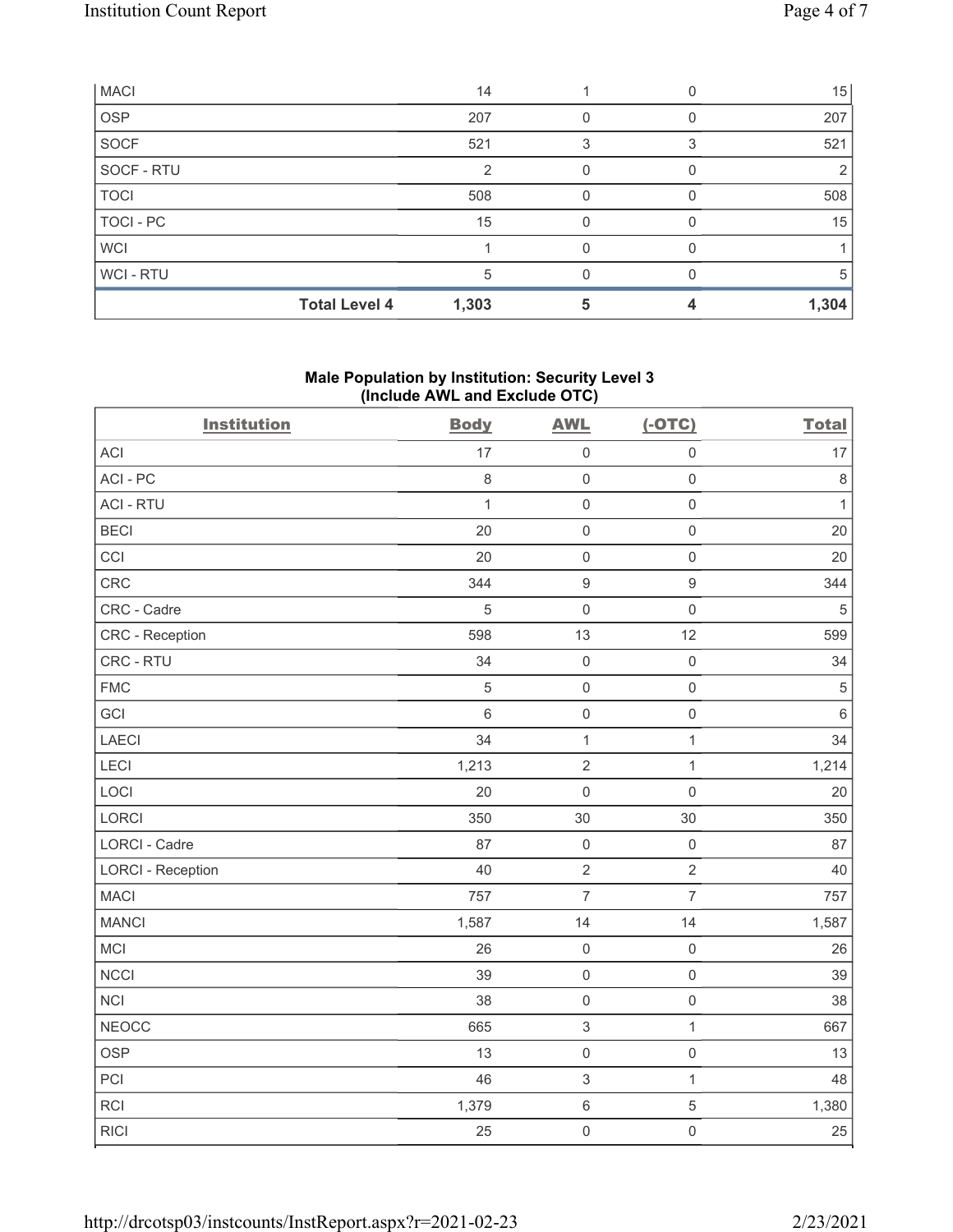| SCI            |                      | 58    | 0  |    | 58    |
|----------------|----------------------|-------|----|----|-------|
| SOCF           |                      | 114   | 2  |    | 116   |
| TCI            |                      | 785   |    |    | 785   |
| TCI - Camp     |                      |       | 0  |    |       |
| <b>TOCI</b>    |                      | 50    | 0  |    | 50    |
| TOCI - PC      |                      | 57    | 0  |    | 57    |
| <b>WCI</b>     |                      | 968   | 4  |    | 968   |
| <b>WCI-RTU</b> |                      | 15    |    |    | 15    |
|                | <b>Total Level 3</b> | 9,425 | 97 | 88 | 9,434 |

# Male Population by Institution: Security Level 2 (Include AWL and Exclude OTC)

| <b>Institution</b>                | <b>Body</b>    | <b>AWL</b>                | $(-OTC)$                  | <b>Total</b>   |
|-----------------------------------|----------------|---------------------------|---------------------------|----------------|
| <b>ACI</b>                        | 630            | $\mathbf{1}$              | $\mathbf{1}$              | 630            |
| ACI-PC                            | 27             | $\mathbf 0$               | $\mathsf{O}\xspace$       | 27             |
| <b>ACI - RTU</b>                  | 90             | $\mathbf 0$               | $\mathsf{O}\xspace$       | 90             |
| <b>BECI</b>                       | 1,211          | $\overline{7}$            | $\,6\,$                   | 1,212          |
| CCI                               | 1,580          | $\,6\,$                   | 5                         | 1,581          |
| CRC                               | 23             | $\ensuremath{\mathsf{3}}$ | 3                         | 23             |
| CRC - Cadre                       | 216            | $\mathsf{O}\xspace$       | $\mathsf 0$               | 216            |
| CRC - Reception                   | 48             | $6\,$                     | $\,$ 6 $\,$               | 48             |
| CRC - RTU                         | $\mathbf{1}$   | $\mathbf 0$               | $\mathsf{O}\xspace$       | $\mathbf{1}$   |
| <b>DCI</b>                        | 1              | $\mathbf 0$               | $\mathsf{O}\xspace$       | $\mathbf{1}$   |
| <b>FMC</b>                        | 13             | $\sqrt{2}$                | $\mathsf{O}\xspace$       | 15             |
| FMC - Intensive Care - Male (CMC) | 15             | $\mathbf 0$               | $\mathsf{O}\xspace$       | 15             |
| GCI                               | 433            | $\mathbf 1$               | $\mathbf{1}$              | 433            |
| GCI - Camp                        | $\overline{2}$ | $\mathsf 0$               | $\mathsf{O}\xspace$       | $\overline{2}$ |
| <b>GCI-RTU</b>                    | 53             | $\mathbf 0$               | $\mathsf{O}\xspace$       | 53             |
| <b>LAECI</b>                      | 815            | $\boldsymbol{9}$          | 8                         | 816            |
| LECI                              | 759            | $\,6\,$                   | 5                         | 760            |
| LOCI                              | 944            | $\ensuremath{\mathsf{3}}$ | $\mathbf{1}$              | 946            |
| <b>LORCI</b>                      | 285            | 15                        | 13                        | 287            |
| LORCI - Cadre                     | 106            | $\mathbf 0$               | $\mathsf{O}\xspace$       | 106            |
| <b>LORCI - Reception</b>          | 93             | $\mathbf 0$               | $\mathsf 0$               | 93             |
| <b>MACI</b>                       | 153            | $\mathbf{1}$              | $\mathbf{1}$              | 153            |
| <b>MANCI</b>                      | 267            | $\sqrt{4}$                | 3                         | 268            |
| MCI                               | 1,343          | $\,6\,$                   | $\ensuremath{\mathsf{3}}$ | 1,346          |
| <b>NCCI</b>                       | 808            | $\mathbf 2$               | $\overline{2}$            | 808            |
| <b>NCI</b>                        | 1,208          | $\overline{5}$            | 5                         | 1,208          |
| <b>NEOCC</b>                      | 168            | $\mathbf 1$               | $\mathbf{1}$              | 168            |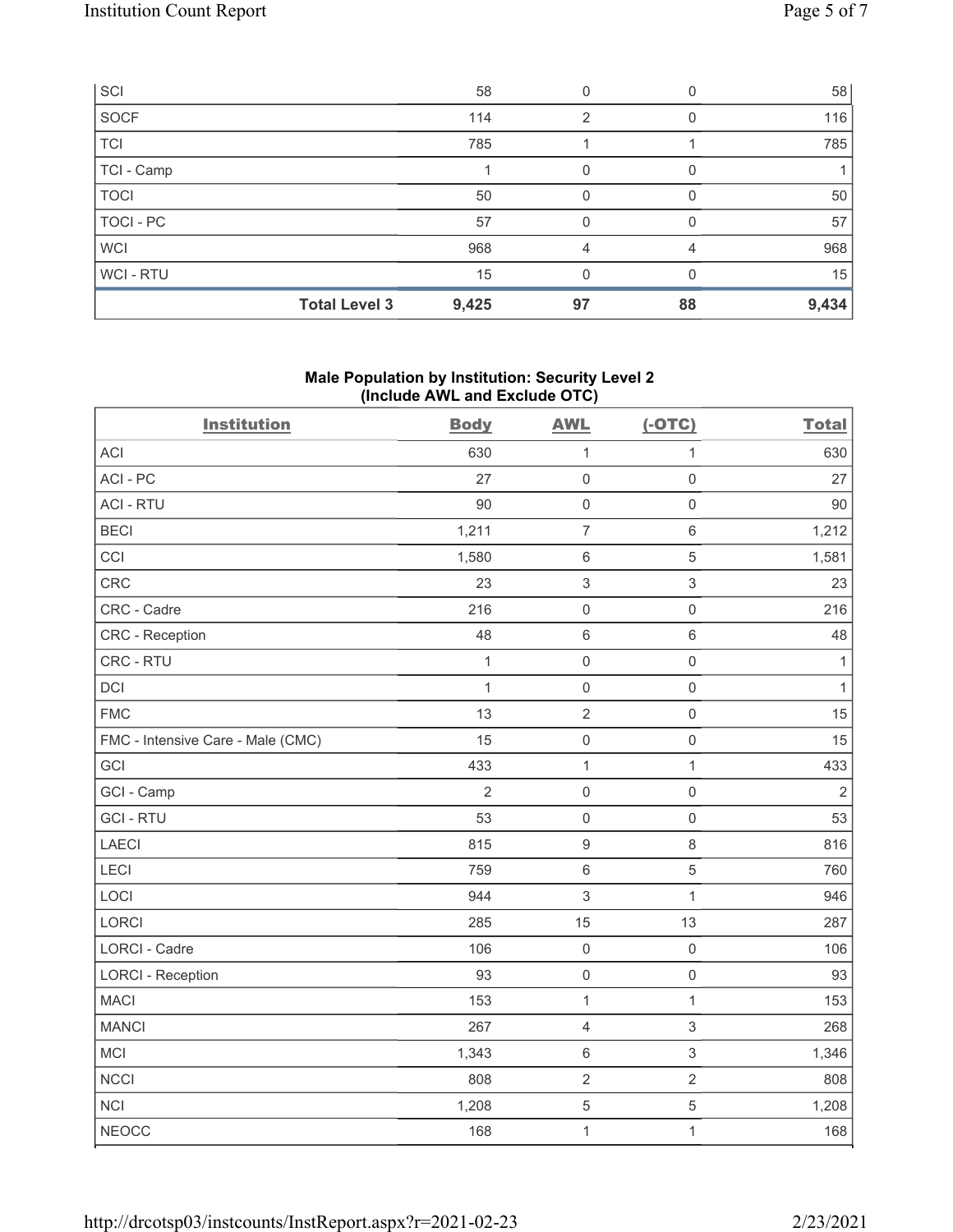| PCI         |                      | 749    | 12  | 4  | 757    |
|-------------|----------------------|--------|-----|----|--------|
| <b>RCI</b>  |                      | 315    | 5   |    | 316    |
| <b>RICI</b> |                      | 1,247  | 11  | 10 | 1,248  |
| SCI         |                      | 800    | 5   | 5  | 800    |
| <b>TCI</b>  |                      | 121    | 0   |    | 121    |
| <b>TOCI</b> |                      | 15     | O   |    | 15     |
| TOCI - PC   |                      | 61     | O   |    | 61     |
| <b>WCI</b>  |                      | 156    |     |    | 156    |
|             | <b>Total Level 2</b> | 14,756 | 112 | 88 | 14,780 |

# Male Population by Institution: Security Level 1 (Include AWL and Exclude OTC)

| <b>Institution</b>                | <b>Body</b>     | <b>AWL</b>     | $(-OTC)$            | <b>Total</b> |
|-----------------------------------|-----------------|----------------|---------------------|--------------|
| <b>ACI</b>                        | 531             | $\mathbf{1}$   | $\mathsf 0$         | 532          |
| ACI-PC                            | 11              | $\mathbf 0$    | $\mathsf 0$         | 11           |
| <b>ACI - RTU</b>                  | 29              | $\mathbf 0$    | $\mathsf 0$         | 29           |
| <b>BECI</b>                       | 727             | $\sqrt{3}$     | $\mathfrak{S}$      | 727          |
| <b>BECI - Camp</b>                | 482             | $\mathbf 0$    | $\mathsf 0$         | 482          |
| CCI                               | 456             | $\mathbf 0$    | $\mathsf 0$         | 456          |
| <b>CRC</b>                        | 25              | $\mathbf 0$    | $\mathsf 0$         | 25           |
| CRC - Cadre                       | $6\phantom{1}6$ | $\mathbf 0$    | $\mathbf 0$         | $\,6\,$      |
| <b>CRC</b> - Reception            | 40              | 5              | $\sqrt{5}$          | 40           |
| <b>FMC</b>                        | 221             | 5              | $\mathbf{1}$        | 225          |
| FMC - Intensive Care - Male (CMC) | 27              | $\mathsf{O}$   | $\mathsf{O}\xspace$ | 27           |
| GCI                               | 575             | $\overline{7}$ | $\sqrt{3}$          | 579          |
| GCI - Camp                        | 420             | $\mathbf 0$    | $\mathsf{O}\xspace$ | 420          |
| <b>GCI-RTU</b>                    | $\overline{9}$  | $\mathbf 0$    | $\mathsf 0$         | $9\,$        |
| <b>LAECI</b>                      | 641             | $6\,$          | 5                   | 642          |
| LECI                              | 10              | $\mathbf{1}$   | $\mathsf 0$         | 11           |
| LECI - Camp                       | 178             | $\mathbf 0$    | $\mathsf{O}\xspace$ | 178          |
| LOCI                              | 967             | $\overline{2}$ | $\mathsf 0$         | 969          |
| <b>LORCI</b>                      | 218             | $\overline{4}$ | $\overline{4}$      | 218          |
| <b>LORCI - Cadre</b>              | 13              | $\mathbf 0$    | $\mathsf{O}\xspace$ | 13           |
| <b>LORCI - Reception</b>          | 43              | $\mathbf 0$    | $\mathsf 0$         | 43           |
| MACI - Minimum                    | 1,151           | 16             | 13                  | 1,154        |
| <b>MANCI</b>                      | 22              | $\mathbf 0$    | $\mathsf 0$         | 22           |
| MANCI - Camp                      | 209             | $\mathbf 0$    | $\mathsf 0$         | 209          |
| <b>MCI</b>                        | 672             | $\sqrt{3}$     | $\overline{2}$      | 673          |
| MCI - Camp                        | 271             | $\mathbf 0$    | $\mathsf 0$         | 271          |
| <b>NCCI</b>                       | 1,528           | $\,8\,$        | $\sqrt{5}$          | 1,531        |